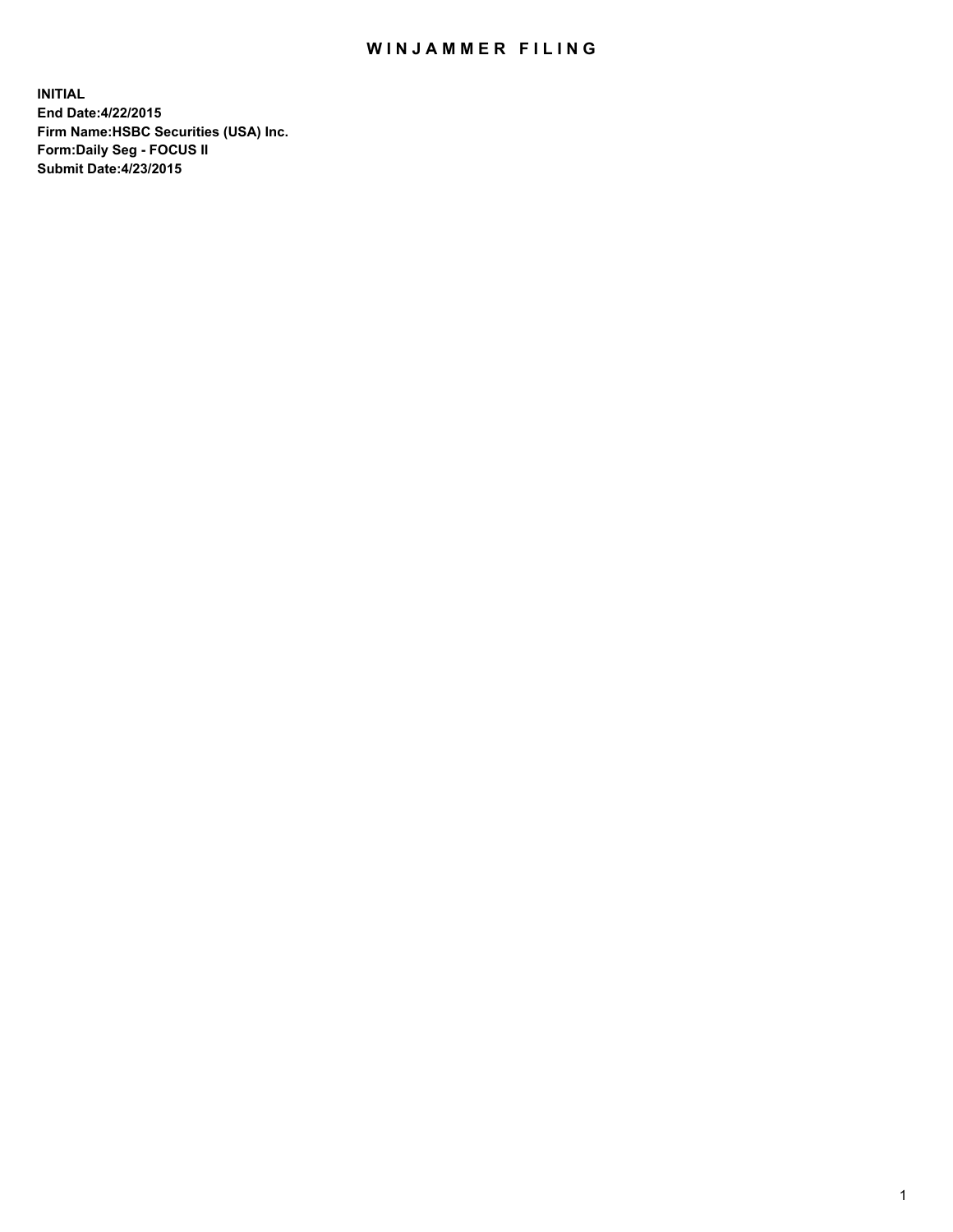## **INITIAL End Date:4/22/2015 Firm Name:HSBC Securities (USA) Inc. Form:Daily Seg - FOCUS II Submit Date:4/23/2015 Daily Segregation - Cover Page**

| Name of Company<br><b>Contact Name</b><br><b>Contact Phone Number</b><br><b>Contact Email Address</b>                                                                                                                                                                                                                          | <b>HSBC Securities (USA) Inc.</b><br><b>Steven Richardson</b><br>212-525-6445<br>steven.richardson@us.hsbc.com |
|--------------------------------------------------------------------------------------------------------------------------------------------------------------------------------------------------------------------------------------------------------------------------------------------------------------------------------|----------------------------------------------------------------------------------------------------------------|
| FCM's Customer Segregated Funds Residual Interest Target (choose one):<br>a. Minimum dollar amount: ; or<br>b. Minimum percentage of customer segregated funds required:%; or<br>c. Dollar amount range between: and; or<br>d. Percentage range of customer segregated funds required between: % and %.                        | 50,000,000<br>0 <sub>0</sub><br>0 <sub>0</sub>                                                                 |
| FCM's Customer Secured Amount Funds Residual Interest Target (choose one):<br>a. Minimum dollar amount: ; or<br>b. Minimum percentage of customer secured funds required:%; or<br>c. Dollar amount range between: and; or<br>d. Percentage range of customer secured funds required between:% and%.                            | 10,000,000<br><u>0</u><br>0 <sub>0</sub><br>0 <sub>0</sub>                                                     |
| FCM's Cleared Swaps Customer Collateral Residual Interest Target (choose one):<br>a. Minimum dollar amount: ; or<br>b. Minimum percentage of cleared swaps customer collateral required:% ; or<br>c. Dollar amount range between: and; or<br>d. Percentage range of cleared swaps customer collateral required between:% and%. | 30,000,000<br>00<br><u>00</u>                                                                                  |

Attach supporting documents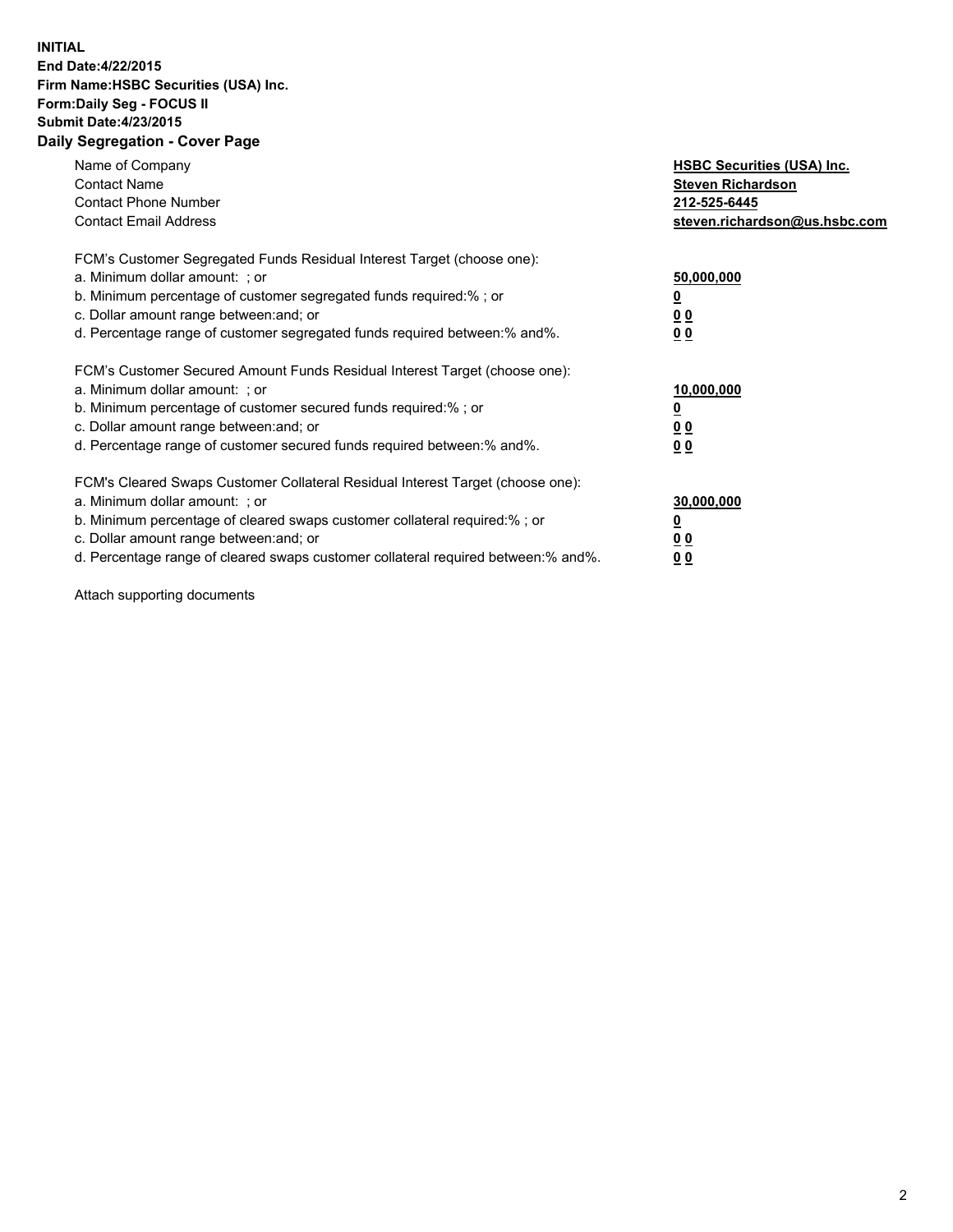**INITIAL End Date:4/22/2015 Firm Name:HSBC Securities (USA) Inc. Form:Daily Seg - FOCUS II Submit Date:4/23/2015 Daily Segregation - Secured Amounts**

Foreign Futures and Foreign Options Secured Amounts Amount required to be set aside pursuant to law, rule or regulation of a foreign government or a rule of a self-regulatory organization authorized thereunder **0** [7305] 1. Net ledger balance - Foreign Futures and Foreign Option Trading - All Customers A. Cash **126,954,656** [7315] B. Securities (at market) **30,777,360** [7317] 2. Net unrealized profit (loss) in open futures contracts traded on a foreign board of trade **18,579,164** [7325] 3. Exchange traded options a. Market value of open option contracts purchased on a foreign board of trade **0** [7335] b. Market value of open contracts granted (sold) on a foreign board of trade **0** [7337] 4. Net equity (deficit) (add lines 1. 2. and 3.) **176,311,180** [7345] 5. Account liquidating to a deficit and account with a debit balances - gross amount **1,019,614** [7351] Less: amount offset by customer owned securities **-1,019,412** [7352] **202** [7354] 6. Amount required to be set aside as the secured amount - Net Liquidating Equity Method (add lines 4 and 5) **176,311,382** [7355] 7. Greater of amount required to be set aside pursuant to foreign jurisdiction (above) or line 6. **176,311,382** [7360] FUNDS DEPOSITED IN SEPARATE REGULATION 30.7 ACCOUNTS 1. Cash in banks A. Banks located in the United States **37,970,631** [7500] B. Other banks qualified under Regulation 30.7 **0** [7520] **37,970,631** [7530] 2. Securities A. In safekeeping with banks located in the United States **75,777,360** [7540] B. In safekeeping with other banks qualified under Regulation 30.7 **0** [7560] **75,777,360** [7570] 3. Equities with registered futures commission merchants A. Cash **0** [7580] B. Securities **0** [7590] C. Unrealized gain (loss) on open futures contracts **0** [7600] D. Value of long option contracts **0** [7610] E. Value of short option contracts **0** [7615] **0** [7620] 4. Amounts held by clearing organizations of foreign boards of trade A. Cash **0** [7640] B. Securities **0** [7650] C. Amount due to (from) clearing organization - daily variation **0** [7660] D. Value of long option contracts **0** [7670] E. Value of short option contracts **0** [7675] **0** [7680] 5. Amounts held by members of foreign boards of trade A. Cash **65,670,778** [7700] B. Securities **0** [7710] C. Unrealized gain (loss) on open futures contracts **18,579,164** [7720] D. Value of long option contracts **0** [7730] E. Value of short option contracts **0** [7735] **84,249,942** [7740] 6. Amounts with other depositories designated by a foreign board of trade **0** [7760] 7. Segregated funds on hand **0** [7765] 8. Total funds in separate section 30.7 accounts **197,997,933** [7770] 9. Excess (deficiency) Set Aside for Secured Amount (subtract line 7 Secured Statement Page 1 from Line 8) **21,686,551** [7380] 10. Management Target Amount for Excess funds in separate section 30.7 accounts **10,000,000** [7780] 11. Excess (deficiency) funds in separate 30.7 accounts over (under) Management Target **11,686,551** [7785]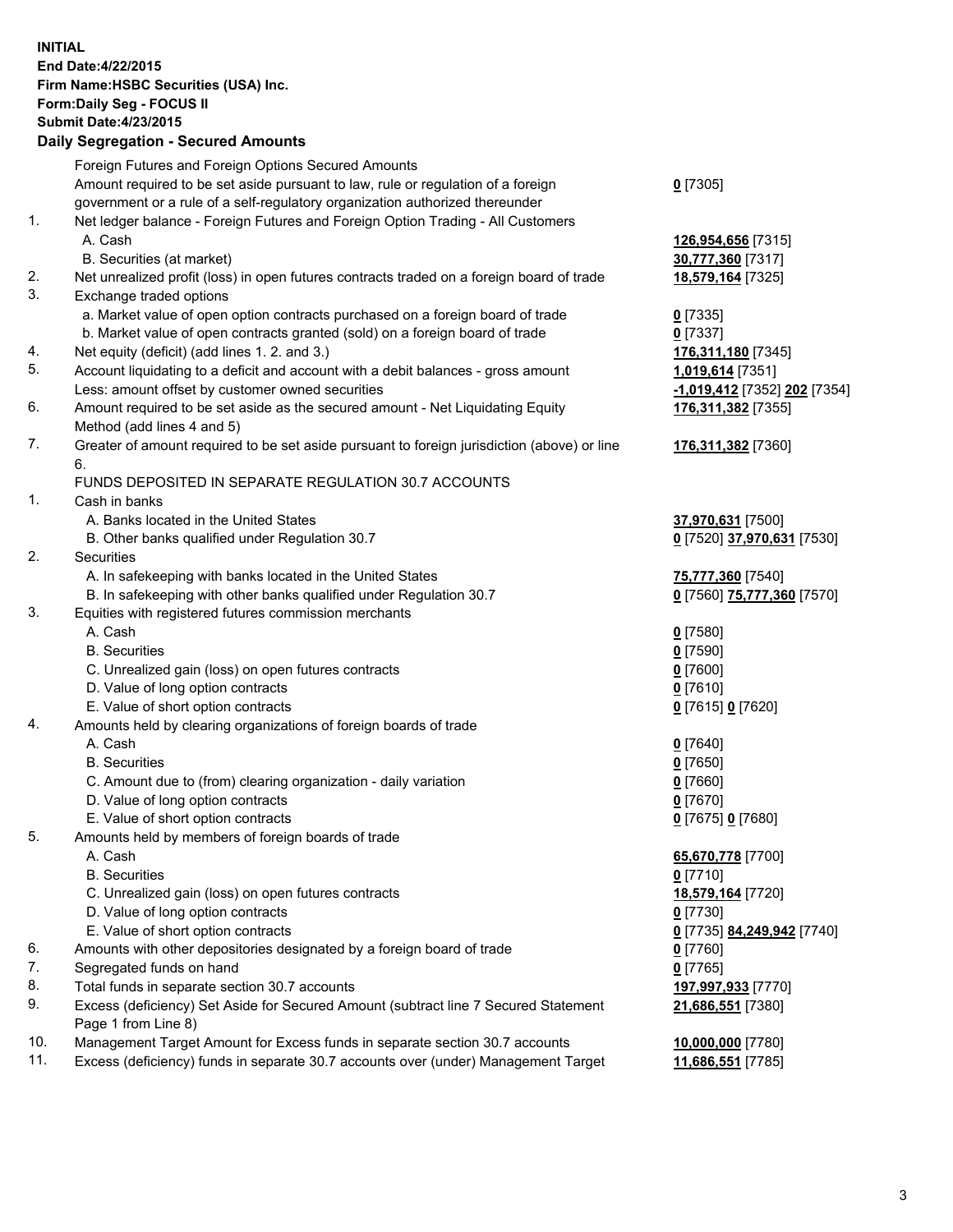| <b>INITIAL</b> | End Date: 4/22/2015<br>Firm Name: HSBC Securities (USA) Inc.<br>Form: Daily Seg - FOCUS II<br><b>Submit Date: 4/23/2015</b><br><b>Daily Segregation - Segregation Statement</b><br>SEGREGATION REQUIREMENTS(Section 4d(2) of the CEAct) |                            |
|----------------|-----------------------------------------------------------------------------------------------------------------------------------------------------------------------------------------------------------------------------------------|----------------------------|
| 1.             | Net ledger balance                                                                                                                                                                                                                      |                            |
|                | A. Cash                                                                                                                                                                                                                                 | 152,763,599 [7010]         |
|                | B. Securities (at market)                                                                                                                                                                                                               | 641,620,366 [7020]         |
| 2.             | Net unrealized profit (loss) in open futures contracts traded on a contract market                                                                                                                                                      | 273,413,985 [7030]         |
| 3.             | Exchange traded options                                                                                                                                                                                                                 |                            |
|                | A. Add market value of open option contracts purchased on a contract market                                                                                                                                                             | 86,191,700 [7032]          |
|                | B. Deduct market value of open option contracts granted (sold) on a contract market                                                                                                                                                     | -7,128,429 [7033]          |
| 4.             | Net equity (deficit) (add lines 1, 2 and 3)                                                                                                                                                                                             | 1,146,861,221 [7040]       |
| 5.             | Accounts liquidating to a deficit and accounts with                                                                                                                                                                                     |                            |
|                | debit balances - gross amount                                                                                                                                                                                                           | 6,858,056 [7045]           |
|                | Less: amount offset by customer securities                                                                                                                                                                                              | -6,858,056 [7047] 0 [7050] |
| 6.             | Amount required to be segregated (add lines 4 and 5)                                                                                                                                                                                    | 1,146,861,221 [7060]       |
|                | FUNDS IN SEGREGATED ACCOUNTS                                                                                                                                                                                                            |                            |
| 7.             | Deposited in segregated funds bank accounts                                                                                                                                                                                             |                            |
|                | A. Cash                                                                                                                                                                                                                                 | 15,437,516 [7070]          |
|                | B. Securities representing investments of customers' funds (at market)                                                                                                                                                                  | $0$ [7080]                 |
|                | C. Securities held for particular customers or option customers in lieu of cash (at<br>market)                                                                                                                                          | 181,823,429 [7090]         |
| 8.             | Margins on deposit with derivatives clearing organizations of contract markets                                                                                                                                                          |                            |
|                | A. Cash                                                                                                                                                                                                                                 | 245,163,970 [7100]         |
|                | B. Securities representing investments of customers' funds (at market)                                                                                                                                                                  | 190,242,722 [7110]         |
|                | C. Securities held for particular customers or option customers in lieu of cash (at<br>market)                                                                                                                                          | 459,796,937 [7120]         |
| 9.             | Net settlement from (to) derivatives clearing organizations of contract markets                                                                                                                                                         | 25,322,485 [7130]          |
| 10.            | Exchange traded options                                                                                                                                                                                                                 |                            |
|                | A. Value of open long option contracts                                                                                                                                                                                                  | 86,191,700 [7132]          |
|                | B. Value of open short option contracts                                                                                                                                                                                                 | -7,128,429 [7133]          |
| 11.            | Net equities with other FCMs                                                                                                                                                                                                            |                            |
|                | A. Net liquidating equity                                                                                                                                                                                                               | 41,873,324 [7140]          |
|                | B. Securities representing investments of customers' funds (at market)                                                                                                                                                                  | $0$ [7160]                 |
|                | C. Securities held for particular customers or option customers in lieu of cash (at                                                                                                                                                     | $0$ [7170]                 |
|                | market)                                                                                                                                                                                                                                 |                            |
| 12.            | Segregated funds on hand                                                                                                                                                                                                                | $0$ [7150]                 |
| 13.            | Total amount in segregation (add lines 7 through 12)                                                                                                                                                                                    | 1,238,723,654 [7180]       |
| 14.            | Excess (deficiency) funds in segregation (subtract line 6 from line 13)                                                                                                                                                                 | 91,862,433 [7190]          |
| 15.            | Management Target Amount for Excess funds in segregation                                                                                                                                                                                | 50,000,000 [7194]          |
| 16.            | Excess (deficiency) funds in segregation over (under) Management Target Amount<br>Excess                                                                                                                                                | 41,862,433 [7198]          |